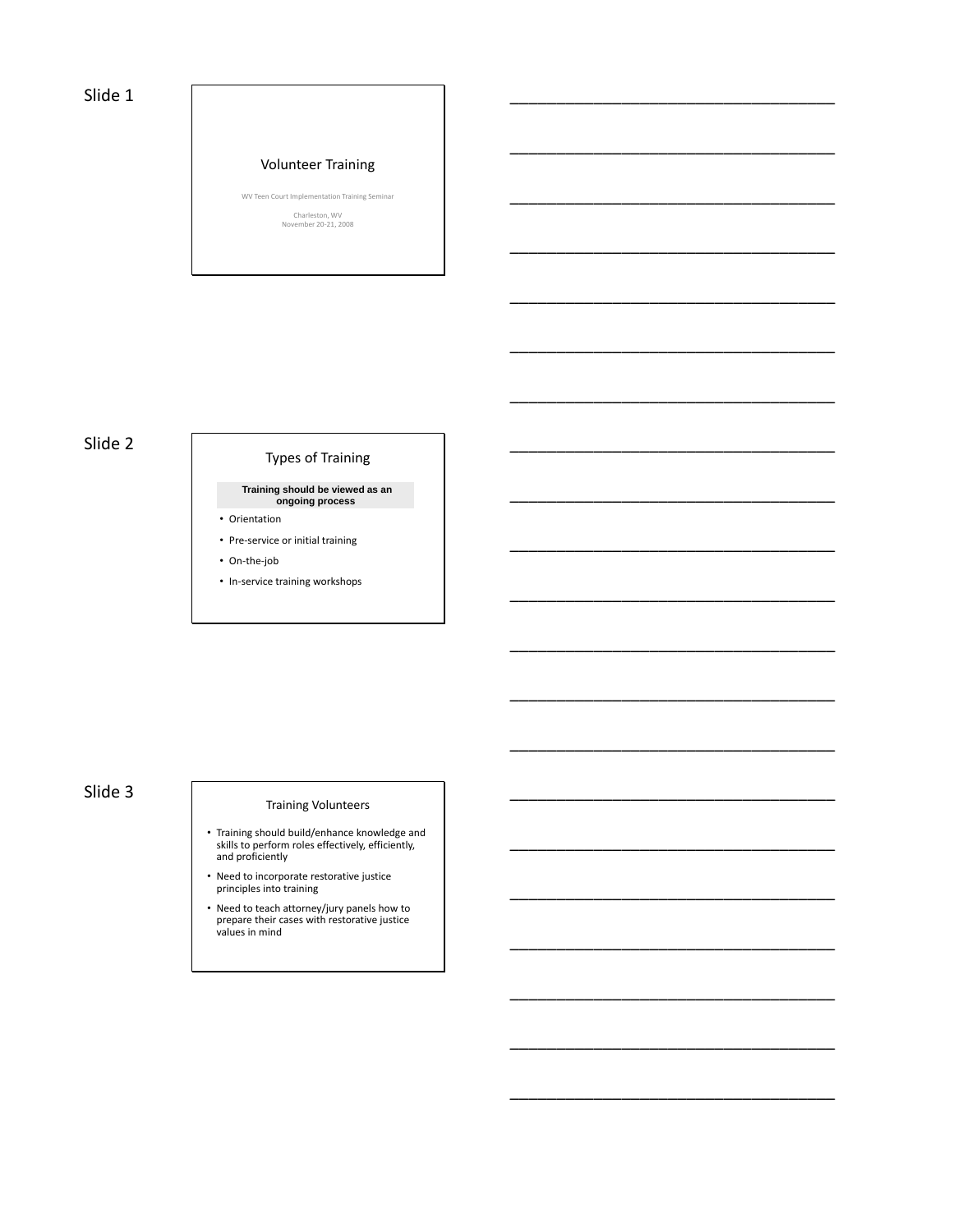### Slide 4

### Training Volunteers

\_\_\_\_\_\_\_\_\_\_\_\_\_\_\_\_\_\_\_\_\_\_\_\_\_\_\_\_\_\_\_\_\_\_\_

\_\_\_\_\_\_\_\_\_\_\_\_\_\_\_\_\_\_\_\_\_\_\_\_\_\_\_\_\_\_\_\_\_\_\_

\_\_\_\_\_\_\_\_\_\_\_\_\_\_\_\_\_\_\_\_\_\_\_\_\_\_\_\_\_\_\_\_\_\_\_

\_\_\_\_\_\_\_\_\_\_\_\_\_\_\_\_\_\_\_\_\_\_\_\_\_\_\_\_\_\_\_\_\_\_\_

\_\_\_\_\_\_\_\_\_\_\_\_\_\_\_\_\_\_\_\_\_\_\_\_\_\_\_\_\_\_\_\_\_\_\_

\_\_\_\_\_\_\_\_\_\_\_\_\_\_\_\_\_\_\_\_\_\_\_\_\_\_\_\_\_\_\_\_\_\_\_

\_\_\_\_\_\_\_\_\_\_\_\_\_\_\_\_\_\_\_\_\_\_\_\_\_\_\_\_\_\_\_\_\_\_\_

\_\_\_\_\_\_\_\_\_\_\_\_\_\_\_\_\_\_\_\_\_\_\_\_\_\_\_\_\_\_\_\_\_\_\_

\_\_\_\_\_\_\_\_\_\_\_\_\_\_\_\_\_\_\_\_\_\_\_\_\_\_\_\_\_\_\_\_\_\_\_

\_\_\_\_\_\_\_\_\_\_\_\_\_\_\_\_\_\_\_\_\_\_\_\_\_\_\_\_\_\_\_\_\_\_\_

\_\_\_\_\_\_\_\_\_\_\_\_\_\_\_\_\_\_\_\_\_\_\_\_\_\_\_\_\_\_\_\_\_\_\_

\_\_\_\_\_\_\_\_\_\_\_\_\_\_\_\_\_\_\_\_\_\_\_\_\_\_\_\_\_\_\_\_\_\_\_

\_\_\_\_\_\_\_\_\_\_\_\_\_\_\_\_\_\_\_\_\_\_\_\_\_\_\_\_\_\_\_\_\_\_\_

\_\_\_\_\_\_\_\_\_\_\_\_\_\_\_\_\_\_\_\_\_\_\_\_\_\_\_\_\_\_\_\_\_\_\_

\_\_\_\_\_\_\_\_\_\_\_\_\_\_\_\_\_\_\_\_\_\_\_\_\_\_\_\_\_\_\_\_\_\_\_

\_\_\_\_\_\_\_\_\_\_\_\_\_\_\_\_\_\_\_\_\_\_\_\_\_\_\_\_\_\_\_\_\_\_\_

\_\_\_\_\_\_\_\_\_\_\_\_\_\_\_\_\_\_\_\_\_\_\_\_\_\_\_\_\_\_\_\_\_\_\_

\_\_\_\_\_\_\_\_\_\_\_\_\_\_\_\_\_\_\_\_\_\_\_\_\_\_\_\_\_\_\_\_\_\_\_

\_\_\_\_\_\_\_\_\_\_\_\_\_\_\_\_\_\_\_\_\_\_\_\_\_\_\_\_\_\_\_\_\_\_\_

\_\_\_\_\_\_\_\_\_\_\_\_\_\_\_\_\_\_\_\_\_\_\_\_\_\_\_\_\_\_\_\_\_\_\_

\_\_\_\_\_\_\_\_\_\_\_\_\_\_\_\_\_\_\_\_\_\_\_\_\_\_\_\_\_\_\_\_\_\_\_

- Need to teach attorney/jury panels how to ask appropriate questions
- Need training on techniques that will enhance their ability to solicit and process information needed for effective deliberation

#### Slide 5 **What do you expect volunteers to be able to do or know as a result of the training?**

The answer to this question should drive your:

- Training Goals
- Learning Objectives
- Instructional Activities

# Slide 6 Training Focus

# Knowledge Areas

- 
- Local Teen Court Program's Philosophy (e.g., restorative justice)
- Teen court procedures and roles
- Ethics/confidentiality
- Disposition options
- Effects of crime on victims, communities, respondents, families
- Disposition Options
- Effects of crime on victims, communities, respondents, and families